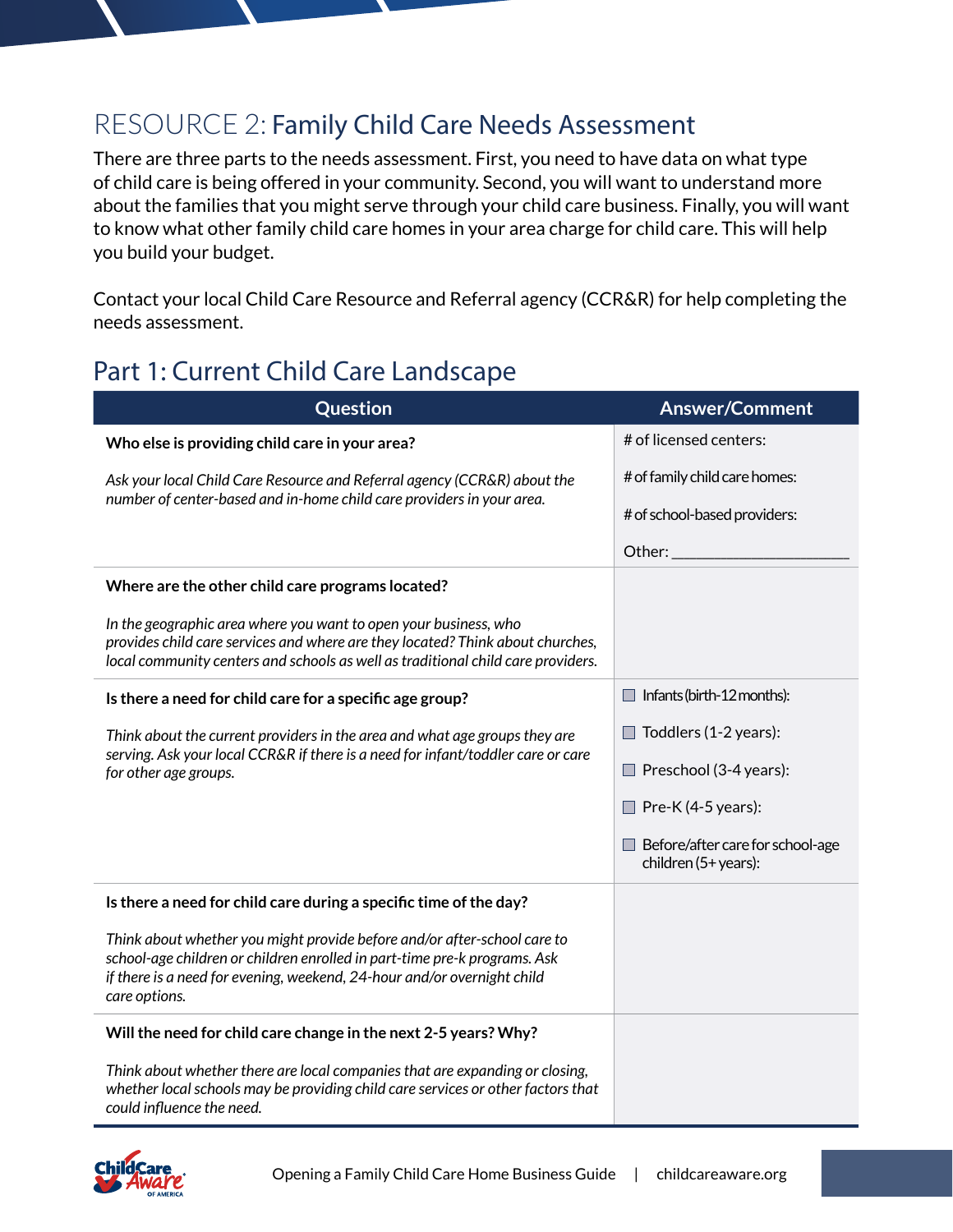## Part 2: Family Demographics

| Question                                                                                                                                                                                                                                                                                                                      | <b>Answer/Comment</b> |
|-------------------------------------------------------------------------------------------------------------------------------------------------------------------------------------------------------------------------------------------------------------------------------------------------------------------------------|-----------------------|
| How many families with young children live in your area? How many<br>families have school-age children?                                                                                                                                                                                                                       |                       |
| Consider families with children birth-5 years, as well as families with school-<br>age children.                                                                                                                                                                                                                              |                       |
| How many of the families with young children in your area might<br>need child care? How many families with school-age children may<br>need care before or after school and during the summer?                                                                                                                                 |                       |
| Ask your CCR&R for current statistics on the number of families that may need<br>care.                                                                                                                                                                                                                                        |                       |
| Where do local parents work? What are typical working hours?                                                                                                                                                                                                                                                                  |                       |
| Think about the families who might use your program. Some businesses, such<br>as hospitals, factories, emergency services, etc. are open during non-traditional<br>hours. Some families may work for organizations that have more typical work<br>hours. You will want to think about family needs in designing your program. |                       |
| How long is the typical commute?                                                                                                                                                                                                                                                                                              |                       |
| Do families live in suburban areas and commute to a more urban area for<br>work? Are you in a rural area where commute times may be shorter or longer,<br>depending on where families work? You will need to consider these things as<br>you think about your hours of operation.                                             |                       |